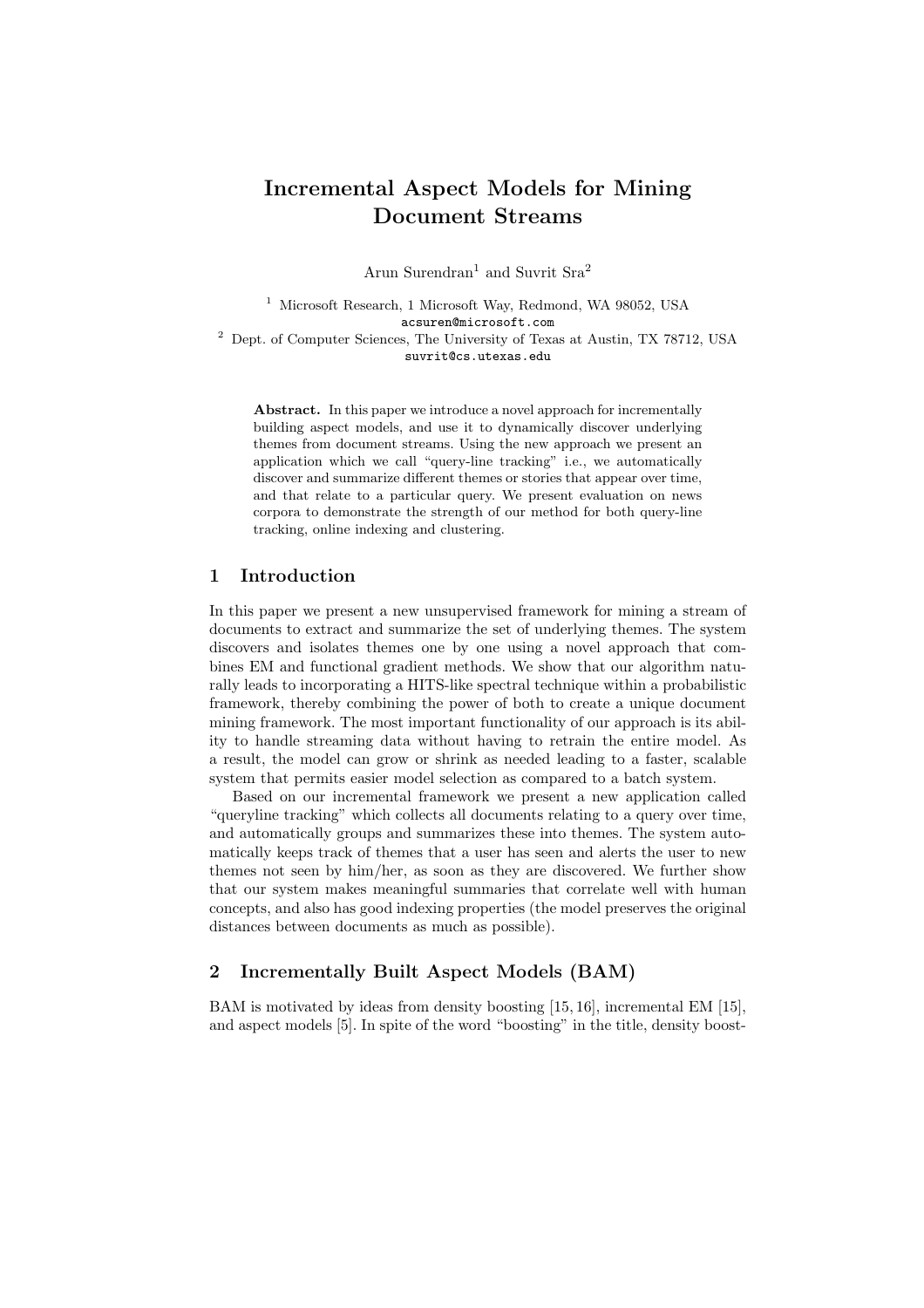#### 2 Arun Surendran and Suvrit Sra

ing (also referred to as unsupervised boosting) is closer to semi-parametric maximum likelihood methods [3] than to traditional boosting.

Let the input be a set of documents  $D = \{d_1, d_2, \ldots, d_N\}$ , where each document is represented by an M-dimensional vector of words taken from a vocabulary  $W = \{w_1, w_2, \ldots, w_M\}$ . The data is represented by a word-document co-occurrence matrix of size  $M \times N$ . The frequency of word w in document d is given by  $n_{wd}$  (or appropriately weighted versions of it like tfidf). Both M and N can vary as new documents are added or older documents are deleted.

The aspect model is a latent variable model [5] where each document is a mixture of underlying aspects, or themes. Each theme is represented by an the distribution of words  $p(w|z)$ . In PLSI [5] the word and document probabilities are conditionally independent given the aspect z. The joint word-document probability (with  $K$  hidden aspects) is

$$
F_K(w,d) = \sum_{k=1}^{K} P(z_k)P(d|z_k)P(w|z_k) = (1-\alpha)F_{K-1} + \alpha h_K, \qquad (2.1)
$$

where  $\alpha = P(z_k)$  gives the prior probability that any word-document pair belongs to the  $K_{th}$  aspect  $z_K$ . Thus, given the current model  $F_{K-1}(w, d)$  we wish to compute  $h_K$  (the distribution for the individual aspect K) and  $\alpha$  (the combining parameter), to obtain  $F_K$  using (2.1). Sometimes we will abuse the notation and also refer to  $h_K$  as the aspect or latent variable.

A natural objective function for this estimation is the empirical log-likelihood P  $L_K = \sum_{wd} n_{wd} \log F_K(w, d)$ , which may be written as,

$$
L_K = \sum_{w,d} n_{wd} \log((1-\alpha)F_{K-1}(w,d) + \alpha h_K(w,d))
$$
\n(2.2)

$$
\geq \sum_{w,d} n_{wd} \left[ (1 - p_{wd}) \log \frac{(1 - \alpha) F_{K-1}}{(1 - p_{wd})} + p_{wd} \log \frac{\alpha h_K}{p_{wd}} \right] \equiv Q(\tilde{P}, h_K, \alpha), \quad (2.3)
$$

where  $\tilde{P} = \{p_{wd}\} \forall w, d$ , and (2.3) provides a "surrogate function" that lowerbounds  $L_K$ , and can be maximized instead. Thus, the E-step maximizing  $(2.3)$ over  $p_{wd}$  is

$$
p_{wd} = \frac{\alpha h_K(w, d)}{(1 - \alpha) F_{K-1}(w, d) + \alpha h_K(w, d)}.
$$
\n
$$
(2.4)
$$

Using (2.4) in (2.3) we get  $Q(\tilde{P}, h_K, \alpha) = \sum_{w,d} n_{wd} E_{\tilde{P}}$  $log F_K(w, d)$ . In the traditional M-step  $h_K$  is estimated such that this Q-function is maximized. Alternatively, we can perform a first-order functional gradient ascent on Q. This idea is similar to the one used in AnyBoost [11], density boosting [16] and semi-parametric methods [3]. To that end, we approximate the difference  $L_K - L_{K-1} \approx \sum_{w,d} n_{wd} \alpha \langle \nabla L, h_K - F_{K-1} \rangle$ , where  $\nabla L = \frac{\partial L(F_{K-1} + \delta \mathbf{1}_{wd})}{\partial \delta} |_{\delta=0}$  is the functional derivative of L, and  $\langle \nabla L, h_K - F_{K-1} \rangle$  is the directional derivative in the new direction  $h_K - F_{K-1}$ . To ensure an increase in Q, it is enough to maximize the expected value of the difference  $L_K - L_{K-1}$ . This leads to a generalized EM approach, wherein the objective function is increased using a unique combination of EM and functional gradient based approaches. Consequently, we call this new method Expectation Functional Gradient (EFG).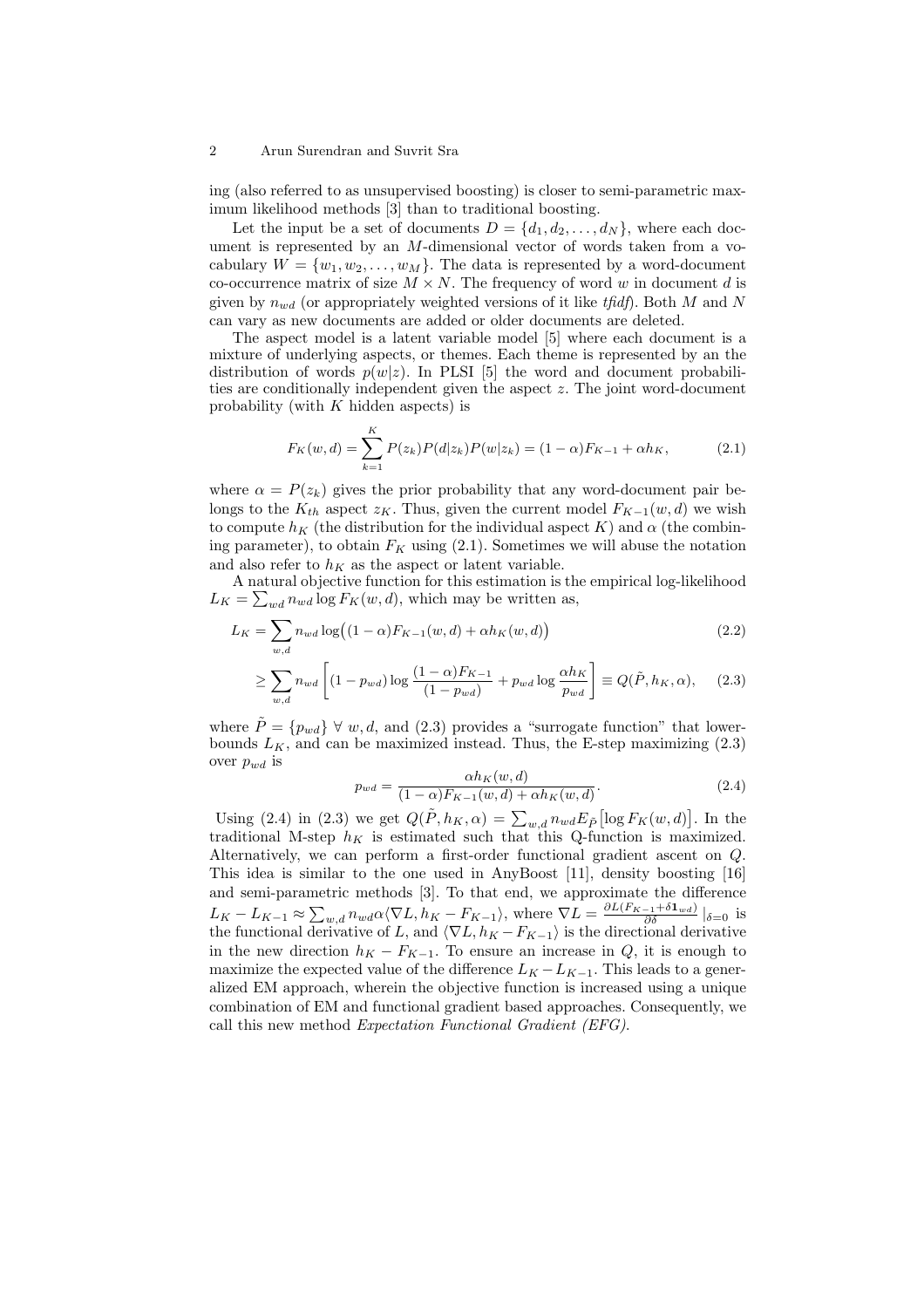If a data point  $(w, d)$  is well explained by the existing model, then,  $F_K =$  $F_{K-1}$ , and the corresponding directional derivative is zero. Thus  $\langle \nabla L, h_K \rangle$  $F_{K-1}$  is non-zero only for points well represented by  $h_K$ . For the log-likelihood in (2.2) the expected change in  $Q$ ,  $E_{\tilde{P}}[L_K - L_{K-1}]$  equals

$$
\alpha \sum_{w,d} n_{wd} p_{wd} \langle \nabla L, h_K - F_{K-1} \rangle = \alpha \sum_{w,d} n_{wd} p_{wd} \left( \frac{h_K(w,d) - F_{K-1}(w,d)}{F_{K-1}(w,d)} \right). \tag{2.5}
$$

We can now maximize  $E_{\tilde{P}}[L_K - L_{K-1}]$  by solving

$$
h_K = \underset{h}{\text{argmax}} \sum_{w,d} n_{wd} \ p_{wd} h(w,d) / F_{K-1}(w,d). \tag{2.6}
$$

Once  $h_K$  has been estimated,  $\alpha$  can be estimated using line search on (2.2). We note that as a natural consequence of the above maximization steps, the quantities  $1/F_{K-1}(w, d)$  act like weights—data points that are well represented by the current model tend to be **down weighted**, and data points that are **poorly** represented tend to be given more attention in the next BAM step. This procedure is similar to the one used in boosting.

**Estimating**  $h_K$ : Recall that  $h_K(w, d) = p(w|z)p(d|z)$ . Let  $w = p(w|z_K)$  over all words w, and  $\mathbf{d} = p(d|z_K)$  over all documents d. Introducing the matrix  $\mathbf{V} = [n_{wd} \ p_{wd}/F_{wd}]$  we write (2.6) as

$$
\min_{\mathbf{w}, \mathbf{d}} Q(\mathbf{w}, \mathbf{d}) = -\mathbf{w}^T \mathbf{V} \mathbf{d}, \qquad \text{where } \mathbf{w}, \mathbf{d} \ge 0.
$$
 (2.7)

However, without further constraints on  $w$  and  $d$  (2.7) is unbounded. Using a constraint on the  $L_1$  norm of the vector (which gives it a probabilistic interpretation) leads to a formulation similar to PLSI (discussed later). Alternatively we could use a regularization restricting the magnitude of the  $w$  and  $d$  vectors, and then later re-interpret them as probabilities. This can be done in a principled way starting with (2.2) to incorporate a regularizer. The rest of the analysis will remain unchanged, but the regularized form of the function to be minimized in  $(2.7)$  can be modified to be <sup>3</sup>

$$
Q(\boldsymbol{w}, \boldsymbol{d}) = -\boldsymbol{w}^T V \boldsymbol{d} + \nu (\boldsymbol{w}^T \boldsymbol{w}) + \mu (\boldsymbol{d}^T \boldsymbol{d}).
$$

where  $\mu$  and  $\nu$  are regularization parameters. Differentiating  $Q(\boldsymbol{w}, \boldsymbol{d})$  with respect to  $w$  and  $d$  and setting the derivatives to equal zero we obtain the system of equations

$$
w = \frac{Vd}{\nu}, \qquad d = \frac{V^T w}{\mu}, \tag{2.8}
$$

which can be solved iteratively. Setting  $w$  and  $d$  to the left and right singular vectors (with  $\nu, \mu = 1$ ) of V provides the solution. Readers will notice the similarity of these steps to the popular HITS algorithm [7] which is a spectral method. Due to its similarity to a spectral algorithm we call  $(2.8)$  the spectral Mstep. Since both  $w$  and  $d$  are non-negative, we can normalize them and interpret them as probabilities. We obtain  $h_K = \boldsymbol{w} \boldsymbol{d}^T$  as the new aspect. Thereafter, we determine  $\alpha$  using line search and then obtain the updated model  $F_K$  =  $(1 - \alpha)F_{K-1} + \alpha h_K.$ 

<sup>&</sup>lt;sup>3</sup> If  $w, d$  are initialized to be positive, they will stay positive, and the solution will satisfy the non-negativity constraints.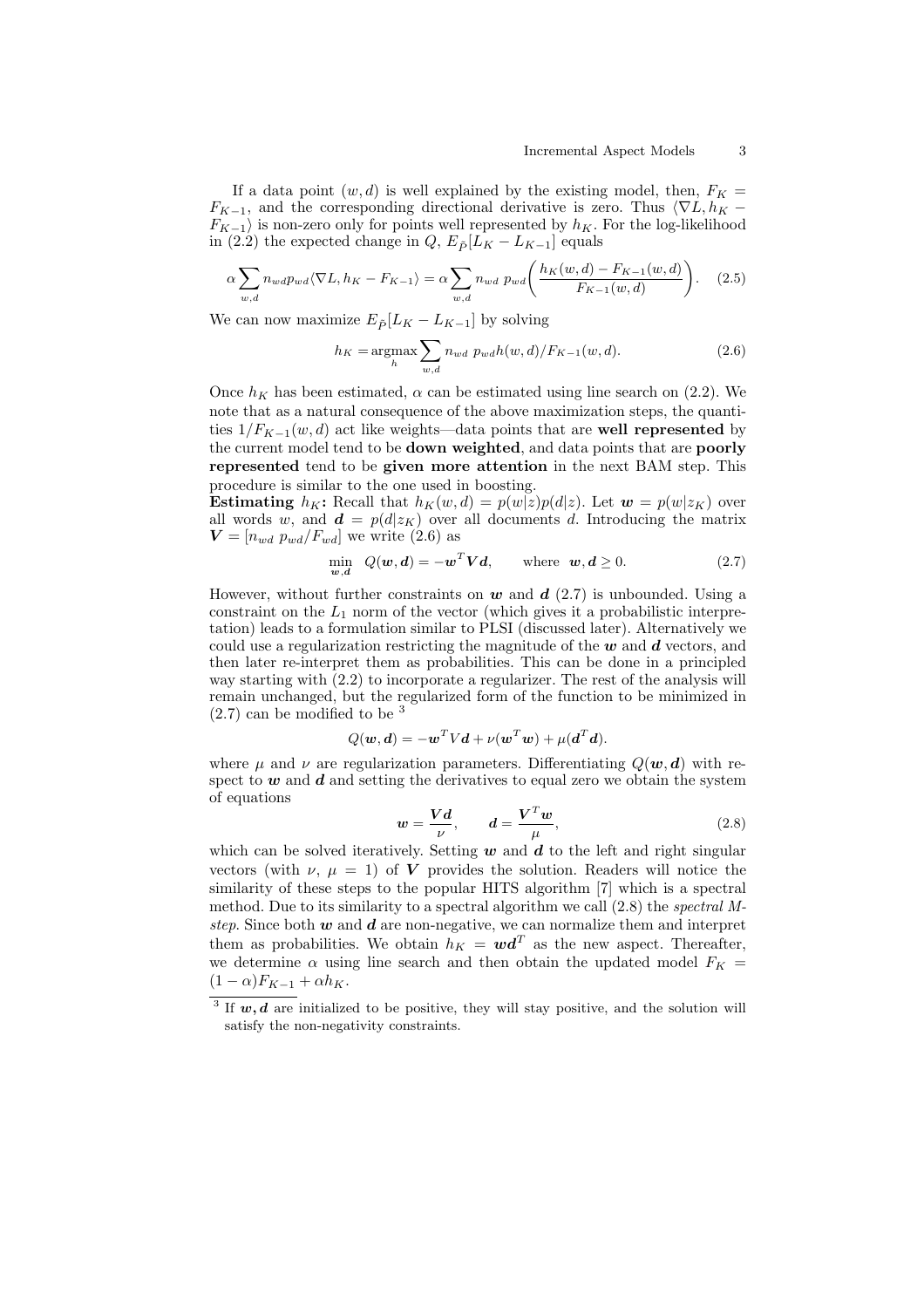4 Arun Surendran and Suvrit Sra

#### 2.1 Understanding how BAM works

Relation to PLSI: In PLSI, the traditional  $M$ -step leads to the solution  $p(w|z) \propto \sum_{d} n_{wd} p_{wd}$  and  $p(d|z) \propto \sum_{w} n_{wd} p_{wd}$ , which can be re-written as

$$
\mathbf{w} \propto \mathbf{V} \mathbf{1}, \qquad \mathbf{d} \propto \mathbf{V}^T \mathbf{1}, \tag{2.9}
$$

where  $V = [n_{wd}p_{wd}]$ . Comparing this with (2.8) we can see that this M-step (2.9) is essentially one spectral step with  $w$  and  $d$  initialized to 1 (and an unweighted  $V$ ). The regular PLSI M-step simply computes an average of the pre-weighted data. Due to this behavior, in an incremental setting, PLSI leads to a sequence of averaged models, whereas BAM produces a sequence of coherent topics. It is difficult to grow PLSI models to accommodate new topics, while BAM is built to do so. One has to rerun PLSI with an increased number of aspects - increasing the computational needs with no guarantee that the new themes will correspond to the old ones, or that the old ones will be rediscovered. Model selection can also be a problem with PLSI—multiple runs with different model sizes are needed. Computationally BAM is faster since, unlike PLSI, it does not need annealing to work well, plus spectral algorithms tend to exhibit fast convergence properties.

Following (2.8), we suggest a way to modify PLSI to grow the model - before estimating a new aspect, the data is weighted by  $1/F_{K-1}$ . Then the regular Mstep is replaced by the spectral M-step, i.e., iterate as per (2.8) until convergence. This is equivalent to replacing V in (2.8) by  $V = [n_{wd}p_{wd}]$ . In practice, both these approaches seem to yield similar results, so in this paper we use the latter.

Relation to HITS: The updates in (2.8) are strikingly similar to another very popular algorithm used in the IR community to rank a set of web documents into authorities and hubs—HITS [7]. BAM uses a similar idea to rank words and documents. HITS can be shown to discover tightly knit clusters (TKC) based on link structure [9]; similarly, BAM discovers TKCs based on how strongly words and documents are connected to each other, which is what we want to achieve. Thus BAM looks at the data weighted by  $1/F$  (which defines the search space), and then finds an appropriate cluster within this space. We can think of these two steps as restriction and discovery steps respectively. This process is repeated till all relevant topics are found. BAM also reduces the chances of mixing up weakly connected components, i.e., it reduces the chances of discovering mixed topics. The TKC issue can be a problem for HITS because sometimes the best cluster is not the most relevant one. For BAM, this is not a problem; in fact it is an advantage. BAM can be thought of as performing a series of soft cuts on the bipartite graph to extract many tightly-knit overlapping components from it.

Relation to other spectral graph partitioning approaches: There are other ways to partition these graphs, e.g. normalized cut using the Fiedler vector (eigenvector corresponding to the second smallest generalized eigenvalue [4]. BAM uses the top left and right singular vectors. Norm-cut looks at both interand intra-partition properties while our algorithm is thought to target the tightness of the partition in question.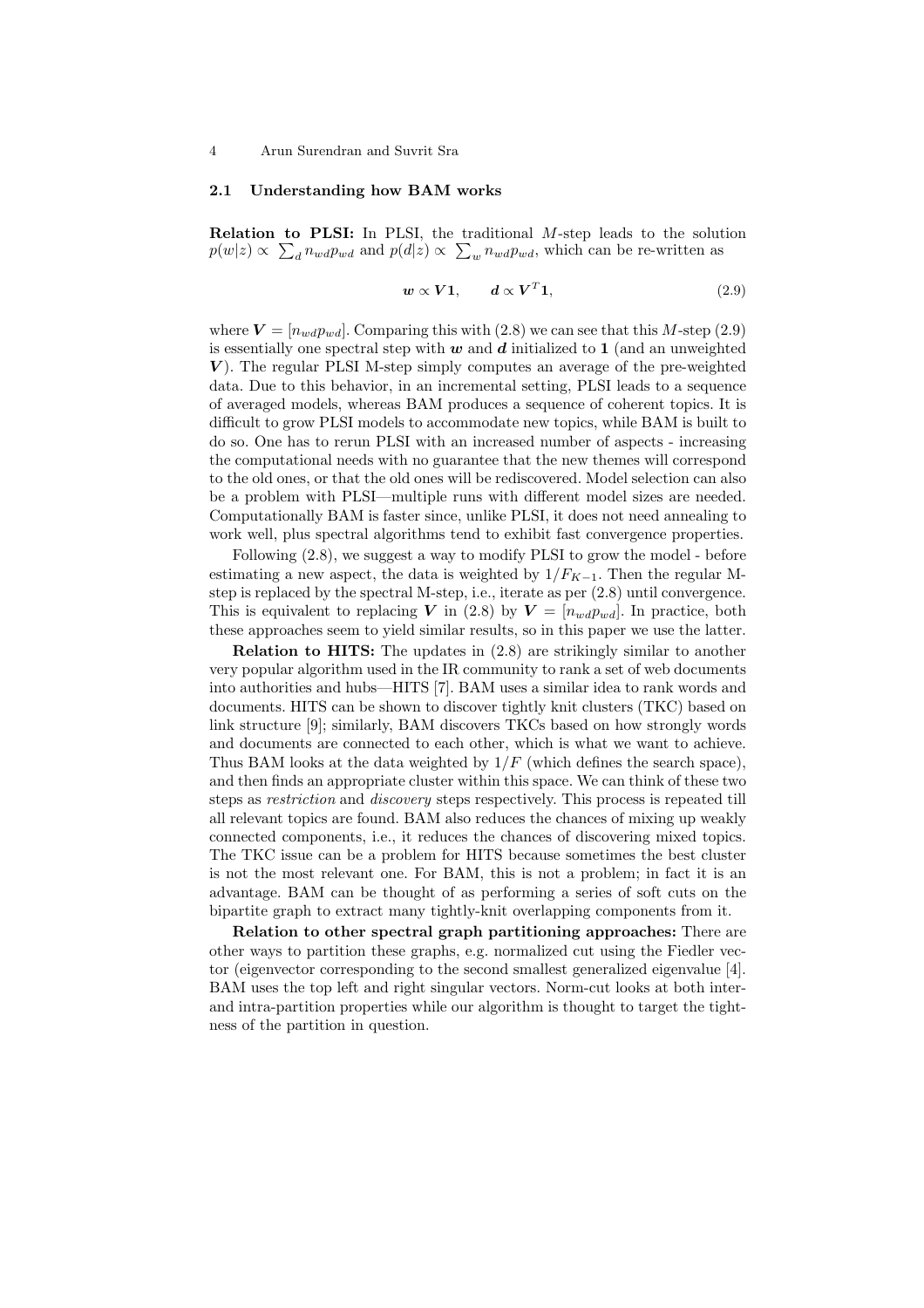The convergence properties of BAM depend on the nature of the weighted word-document graph at each BAM step. Due to lack of space, we defer a detailed analysis of stability and convergence to future publications.

Other Relevant Work: We have briefly discussed BAM's relation to PLSI. Latent Dirichlet allocation (LDA) [2] addresses many of the issues faced by PLSI, including the ability to grow with data  $[2, 6]$ , but at commensurate additional computational costs. BAM could be extended to LDA, something that we defer to the future. LSI is a spectral method to finding topics but lacks generative semantics. There exist some incremental approaches to LSI (e.g. [1])

There has been a significant amount of work in topic tracking and detection [8] but we only mention a couple that are very closely related to our method. The work by Kumar, 2004 [14] uses non-probabilistic, graph theoretic ideas to extract storylines. It cannot handle overlapping categories, and is not dynamic or incremental. Another recent work analyzes chunks of data over time using static PLSI-like models, but tracking is done using similarity of aspects across time scales [12].

#### 2.2 Handling Streaming Data

To handle streaming data, first we need to understand how much of the new data is already explained by the existing models. We use a "fold-in" approach similar to the one suggested in [5]. For each aspect  $z_k$  we keep  $p(w|z_k)$  values fixed for all the words that are already seen. We then use the spectral step to estimate the probabilities of the new words (the  $p(w|z)$  vectors are normalized as needed), and the document probabilities  $p(d|z_k)$ . Using the estimated probabilities we compute a new  $F$  for all the new data, and use this new  $F$  as a starting point to discover new themes as needed.

## 3 Experiments and results

We present some preliminary results on news corpora to demonstrate the performance of our algorithm in queryline tracking, indexing and clustering.

#### 3.1 Tracking Storylines Around a Query

We present an interesting application of BAM, called *Queryline Tracking*, which is a mixture of TREC tasks like filtering and novelty detection, but is centered around a query. Essentially, this task involves discovering and tracking themes or storylines [14] based upon a query. As new data comes in, we only wish to surface new themes. We demonstrate this idea on the publicly available RCV1 v2 Reuters news corpus (23,000 documents) [10]. We use data from the first 10 days (Aug 20-30 1996) and run BAM on it incrementally, one day at a time.

We demonstrate the idea using the query "Clinton". Each day we collect the documents that contain the word "Clinton". At the end of each day, we if we have less than 20 documents, we defer the documents to the next day. Otherwise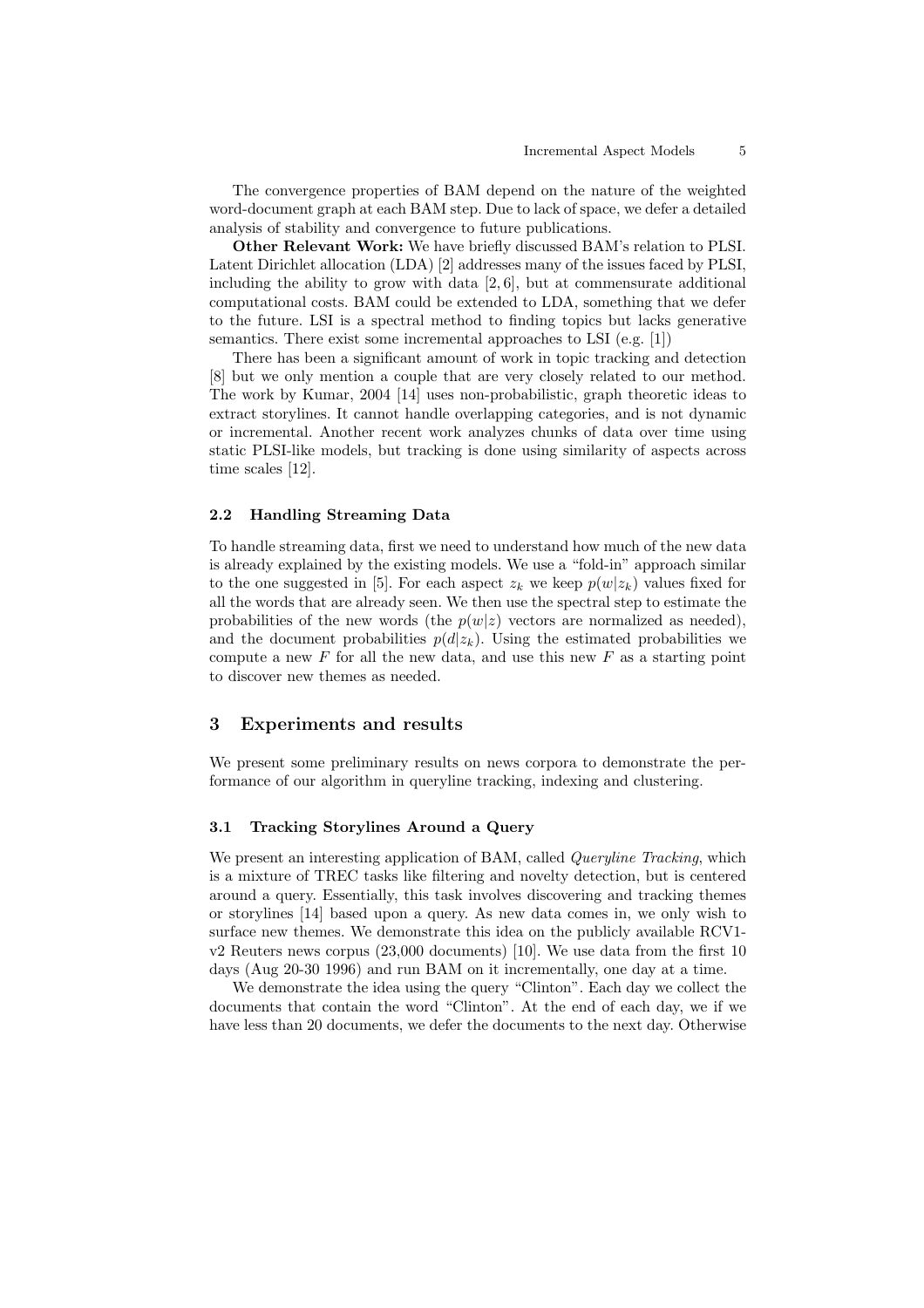#### 6 Arun Surendran and Suvrit Sra

|            | Day 2        | Day 3      |           |            |            |        |
|------------|--------------|------------|-----------|------------|------------|--------|
| Dole       | Wage         | McDougal   | drug      | Gingrich   | McCurry    | Zogby  |
| Powell     | Clinton      | Whitewater | Hatch     | terror     | Yeltsin    | vote   |
| Clinton    | Minimum      | Susan      | Marijuana | nuclear    | Chechnya   | gap    |
| convention | bill         | Arkansas   | coppl     | Libya      | strenuous  | poll   |
| Kemp       | legist.      | sentence   | McCurry   | Iraq       | Russian    | narrow |
|            |              |            |           |            |            |        |
| Day $5$    | Day 7        | Day 8      | Day 9     | Day $10$   |            |        |
| <b>FDA</b> | train        | read       | Jackson   | Morris     | litigation |        |
| tobacco    | handgun      | Jeep       | Cuomo     | resign     | tobacco    |        |
| smoke      | <b>Brady</b> | liter      | Jesse     | Dick       | lung       |        |
| cigarette  | Ohio         | Americorp  | welfare   | prostitute | cancer     |        |

Table 1. BAM captures all the storylines around the news alert "Clinton" over a period of 10 days. Days 4 and 6 did not have enough articles

we run BAM on the data to discover new storylines. We can see the results in Table 1.

The first day has stories about the presidential election, Clinton signing a bill to raise minimum wage, The Whitewater case, Senator Hatch complaining to the President about increase in drug use, and Gingrich cautioning the President that the country needs to be preemptively deal with external nuclear threats. On subsequent days the system discovers stories about Chechnya, Zogby's election tracking poll, Clinton asking the FDA to move against illegal practices in tobacco advertisement, etc. Items belonging to the older themes are subsumed by the older models and are available, but not surfaced. We can demonstrate the advantage of the incremental algorithm by showing that for the same number of topics discovered, the static model rediscovers themes from previous days.

We can show similar results using other queries (omitted due to lack of space). The rest of the experiments in the paper are on query independent tasks.

#### 3.2 Indexing Power

Just like LSI, BAM can also be used as an indexing algorithm. We evaluate this by measuring how well it preserves distances between documents in the lower dimensions. We demonstrate this using 1-nearest neighbor (1-NN) comparison on the well known Reuters-21578 set. This dataset has 9063 documents in the training set and 3699 documents in the testing set, with 22226 words and spans 113 different topics. First, we build a K-aspect BAM model using the training data and then take the dot product of the data vector with each  $p(w|z)$  vector. Hence the documents are projected from  $22226$  dimensional space to  $K$  dimensions. Now for each projected document  $d$ , we choose the nearest neighbor  $n$  and compare the labels of  $n$  against the true class labels for  $d$ . Let  $A$  be the number of matching labels over all documents, and  $B$  be the number of unmatched labels. The microaveraged  $F_1$  score is then  $F_1 = A/(A + B/2)$ . For test data, we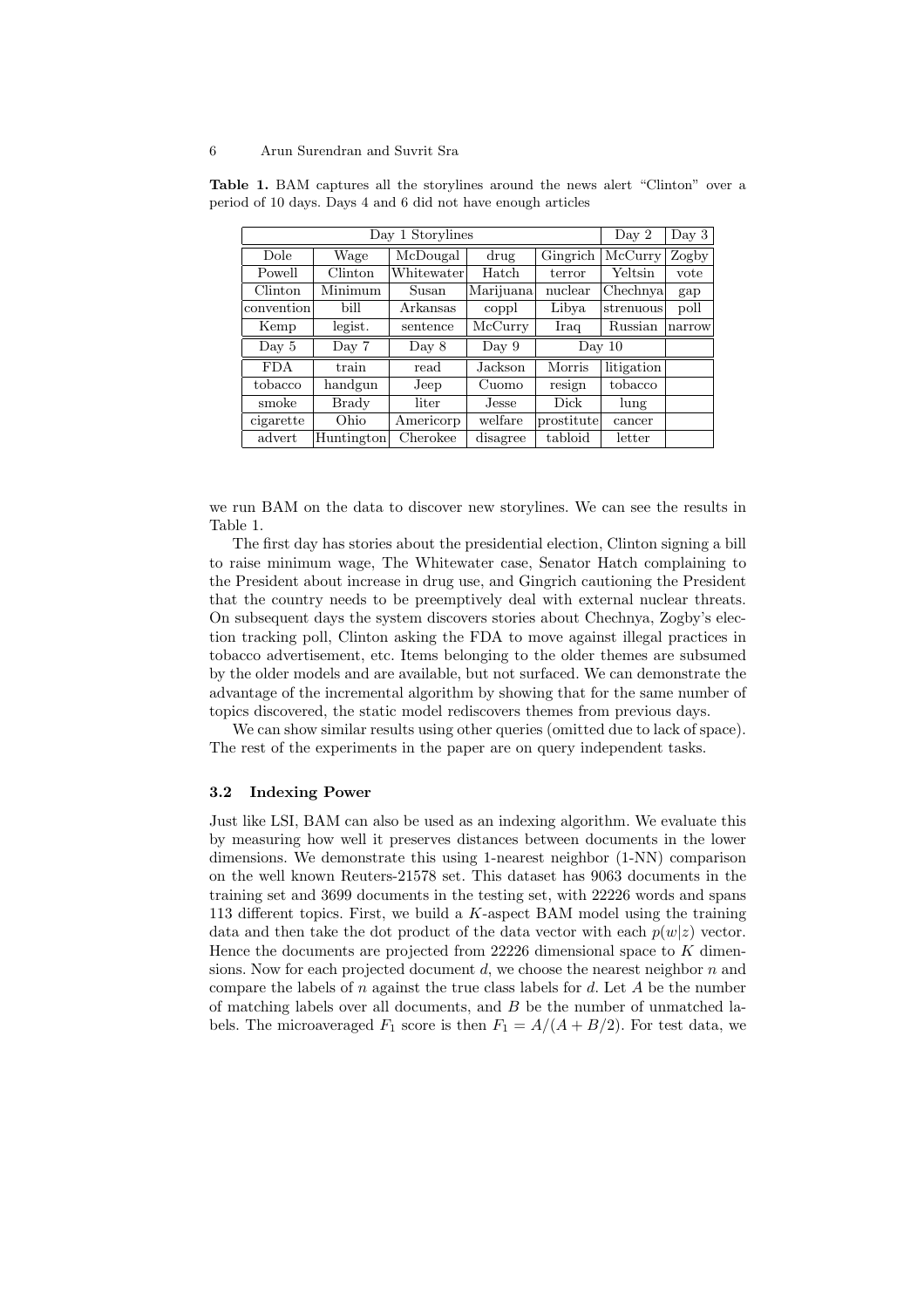|   | No. of | <b>BAM</b>                                |       | <b>LMDS</b> |
|---|--------|-------------------------------------------|-------|-------------|
|   |        | dimensions Testing data Training Training |       |             |
|   | 10     | 0.584                                     | 0.606 | 0.625       |
| ٠ | 20     | 0.677                                     | 0.697 | 0.714       |
|   | 50     | 0.724                                     | 0.757 | 0.754       |
|   | 100    | 0.750                                     | 0.777 | 0.768       |

Table 2.  $F_1$  scores for the 113 class Reuters-21758 dataset using 1-NN. LMDS scores are from [13]

Table 3. NMI and Rand Index scores for RCV12 and Reuters datasets, for BAM and PLSI. (Higher scores are better) \* signifies that these difference of these scores from those of BAM are statistically significant at the level of 0.02.

|                  | RCV1-v2 subset Reuters subset |      |          |         |  |
|------------------|-------------------------------|------|----------|---------|--|
|                  | <b>NMI</b>                    | Rand | NMI      | Rand    |  |
| <b>BAM</b>  0.54 |                               | 0.49 | 0.56     | 0.32    |  |
| PLSI 0.54        |                               | 0.49 | $ 0.51*$ | $0.26*$ |  |

can follow a similar procedure except we choose the nearest neighbor from the training set in the reduced space. Table 2 shows the average  $F_1$  numbers as K is varied from 10 to 100.

The  $F_1$  score using the unprojected training data was 0.719 [13]. BAM matches this score when using around 50 aspects. The results on the unseen test data is similar to that on the training data. Training data results for BAM are comparable to Landmark MDS (which is similar to LSI) [13].BAM sacrifices a little bit of indexing power to gain the ability to grow, and to create higher quality topics.

#### 3.3 Correlation of Aspects with Human Labels

The goal of this section is to quantitatively show that the aspects created by BAM correlate well with human labeling. These experiments are done on two selected subsets with 10 topics each - one from Reuters-21578 (8009 documents) and another from RCV1-v2 (14814 documents). We run BAM incrementally to get 10 aspects. Then, we do a hard classification for each document by assigning it to the aspect with highest  $p(z|d)$  value. We then compute normalized mutual information (NMI) and the Rand index for the resulting partitions by making use of the topic labels assigned by human experts. We average over 10 runs to get the numbers shown in on Table 3. BAM performs significantly better than PLSI on the Reuters subset and performs just as well on the RCV1-v2 subset. The number of documents per class is similar across classes in the RCV1-v2 subset, and most clustering algorithms tend to do well on such sets. The Reuters subset is very unbalanced, and we see that BAM does better on this set.